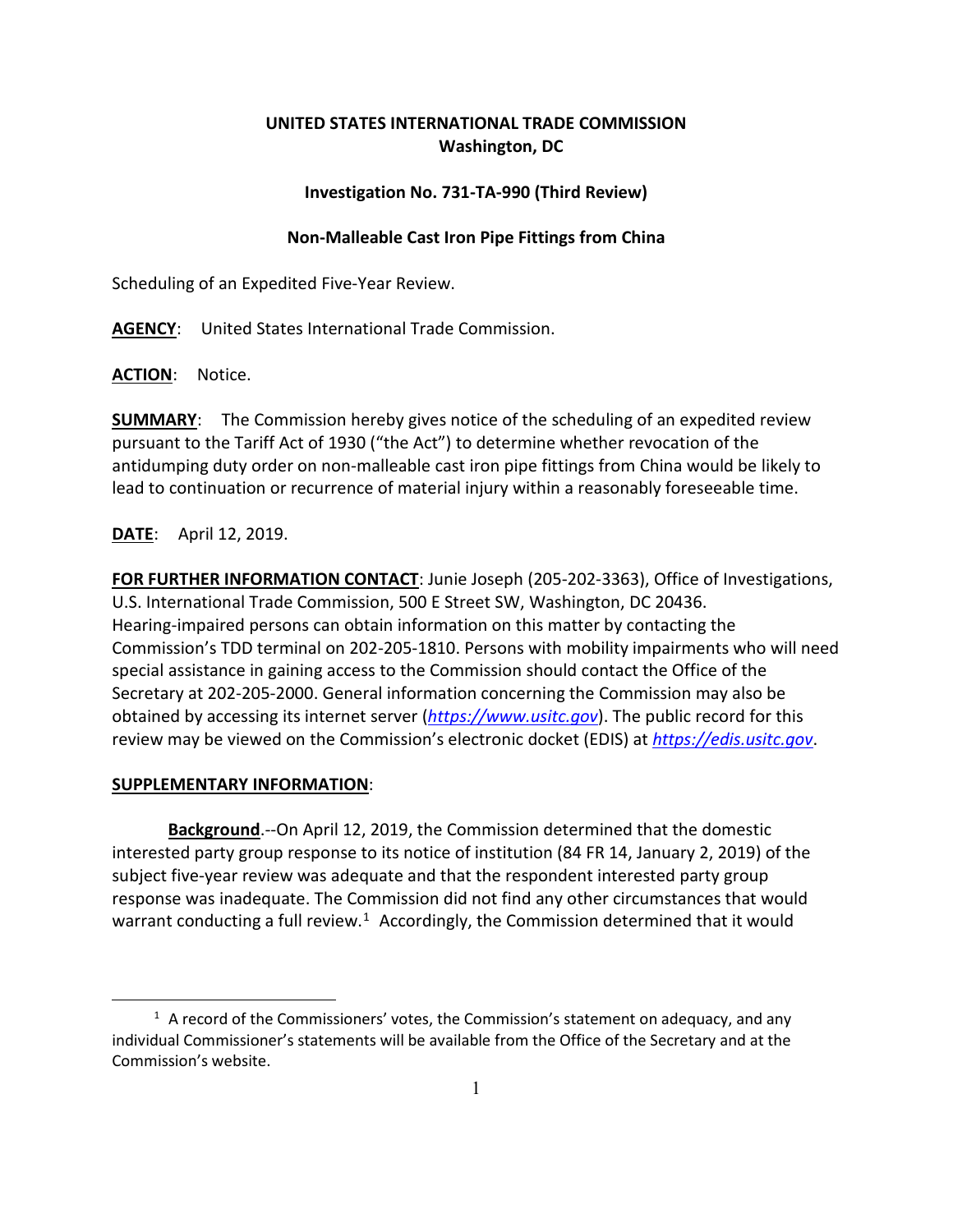conduct an expedited review pursuant to section  $751(c)(3)$  of the Tariff Act of 1930 (19 U.S.C. 1675(c)(3)). [2](#page-1-0)

For further information concerning the conduct of this review and rules of general application, consult the Commission's Rules of Practice and Procedure, part 201, subparts A and B (19 CFR part 201), and part 207, subparts A, D, E, and F (19 CFR part 207).

**Staff report**.--A staff report containing information concerning the subject matter of the review will be placed in the nonpublic record on May 15, 2019, and made available to persons on the Administrative Protective Order service list for this review. A public version will be issued thereafter, pursuant to section 207.62(d)(4) of the Commission's rules.

**Written submissions**.--As provided in section 207.62(d) of the Commission's rules, interested parties that are parties to the review and that have provided individually adequate responses to the notice of institution, $3$  and any party other than an interested party to the review may file written comments with the Secretary on what determination the Commission should reach in the review. Comments are due on or before May 21, 2019 and may not contain new factual information. Any person that is neither a party to the five-year review nor an interested party may submit a brief written statement (which shall not contain any new factual information) pertinent to the review by May 21, 2019. However, should the Department of Commerce ("Commerce") extend the time limit for its completion of the final results of its review, the deadline for comments (which may not contain new factual information) on Commerce's final results is three business days after the issuance of Commerce's results. If comments contain business proprietary information (BPI), they must conform with the requirements of sections 201.6, 207.3, and 207.7 of the Commission's rules. The Commission's rules with respect to filing were revised effective July 25, 2014. *See* 79 Fed. Reg. 35920 (June 25, 2014), and the revised Commission Handbook on E-filing, available from the Commission's website at *[https://edis.usitc.gov](https://edis.usitc.gov/)*.

In accordance with sections 201.16(c) and 207.3 of the rules, each document filed by a party to the review must be served on all other parties to the review (as identified by either the public or BPI service list), and a certificate of service must be timely filed. The Secretary will not accept a document for filing without a certificate of service.

 $\overline{a}$ 

<sup>&</sup>lt;sup>2</sup> Commissioners Johanson and Broadbent voted to conduct full reviews.

<span id="page-1-1"></span><span id="page-1-0"></span><sup>&</sup>lt;sup>3</sup> The Commission has found the responses submitted by Anvil International, LLC and Ward Manufacturing LLC to be individually adequate. Comments from other interested parties will not be accepted (*see* 19 CFR 207.62(d)(2)).